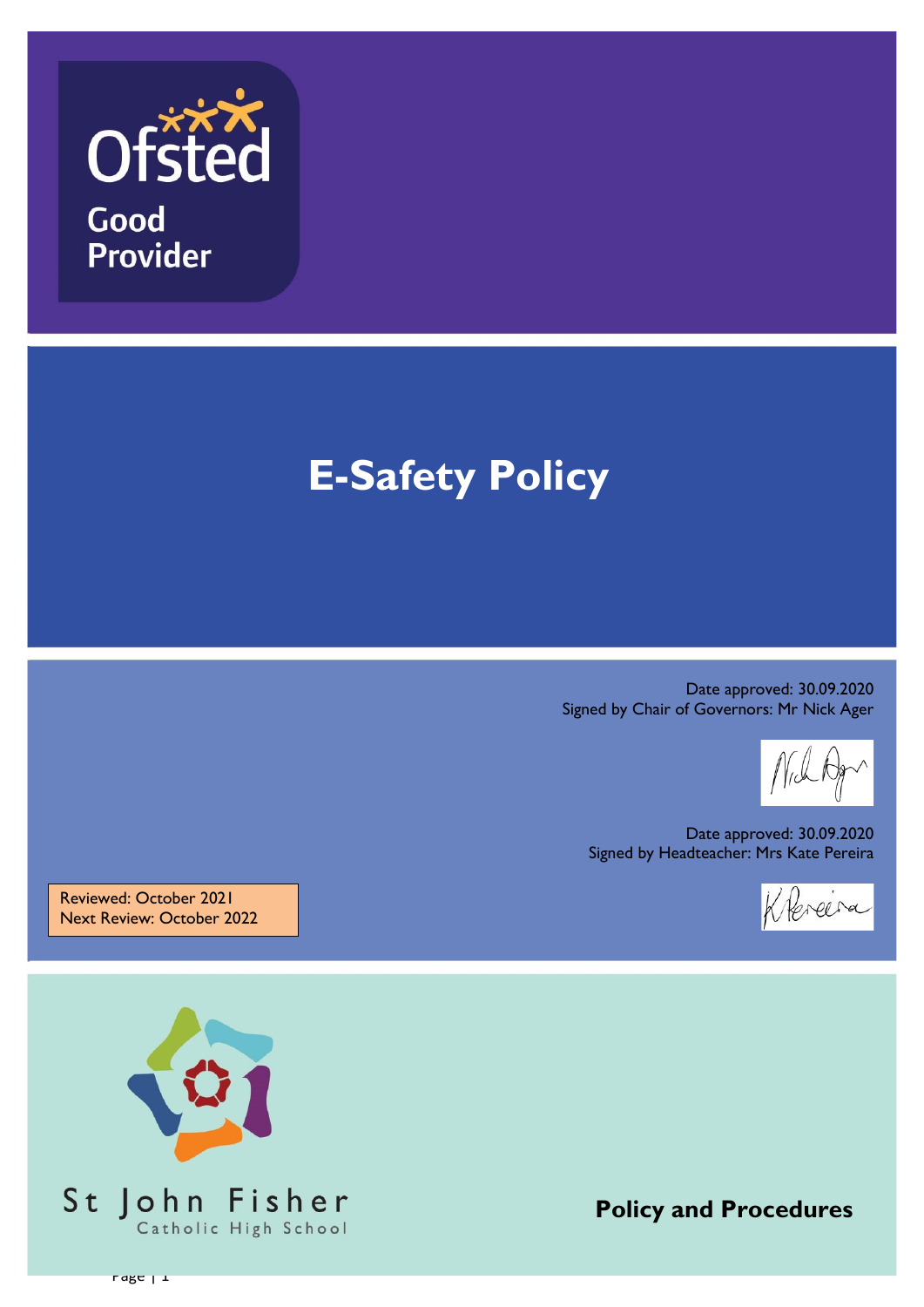# Contents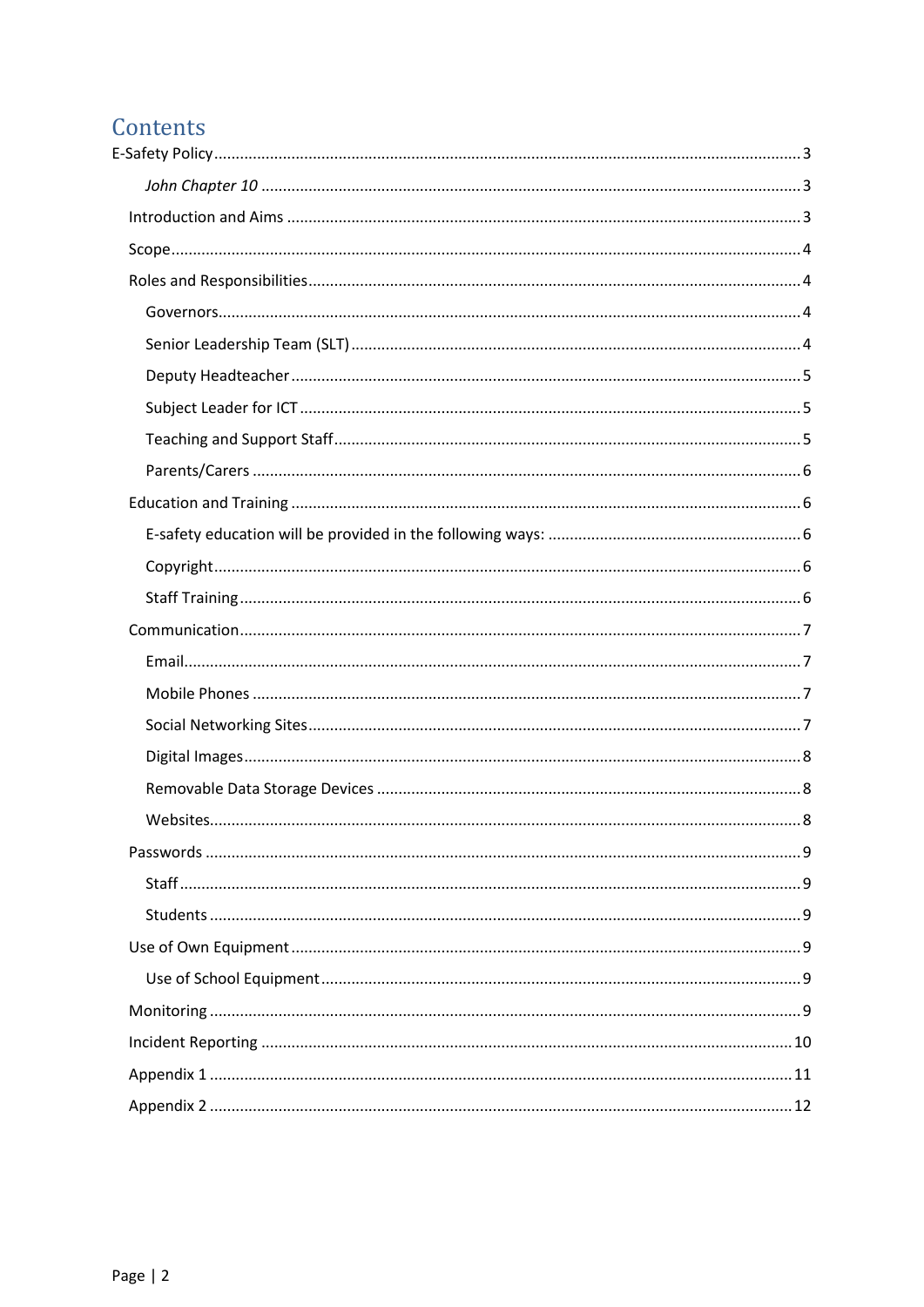# <span id="page-2-0"></span>**E-Safety Policy**

#### *"I have come that they may have life and have it to the full"*

*John Chapter 10*

### <span id="page-2-2"></span><span id="page-2-1"></span>**Introduction and Aims**

The purpose of this policy is to establish the ground rules we have in school for using ICT equipment and the Internet.

New technologies have become integral to the lives of children and young people in today's society, both within educational establishments and in their lives outside school. The Internet and other digital/information technologies are powerful tools which open up new opportunities for everyone. Electronic communication helps teachers and students learn from each other. These technologies can stimulate discussion, promote creativity and increase awareness of context to promote effective learning. Children and young people should have an entitlement to safe Internet access at all times. The requirement to ensure that children and young people are able to use the Internet and related communications technologies appropriately and safely is addressed as part of the wider duty of care to which all who work in schools are bound. This E-safety Policy will help to ensure safe and appropriate use. The use of these exciting and innovative tools in school and at home has been shown to raise educational standards and promote student achievement. However, the use of these new technologies can put young people at risk within and outside the school. Some of the dangers they may face include:

- Access to illegal, harmful or inappropriate images or other content.
- Unauthorised access to, loss of or sharing of personal information.
- The risk of being subject to grooming by those with whom they make contact on the Internet.
- The sharing/distribution of personal images without an individual's consent or knowledge.
- Inappropriate communication/contact with others, including strangers.
- Cyber-bullying.
- Access to unsuitable video/Internet games.
- An inability to evaluate the quality, accuracy and relevance of information on the Internet.
- Plagiarism and copyright infringement.
- Illegal downloading of music or video files.
- The potential for excessive use which may impact on the social and emotional development and learning of the young person.

Many of these risks reflect situations in the off-line world and it is essential that this E-Safety Policy is read and used in conjunction with other school policies; specifically Anti-Bullying, Behaviour, Child Protection and Mobile Phone Use.

As with all other risks, it is impossible to eliminate those risks completely. It is therefore essential, through good educational provision, to build students' resilience to the risks to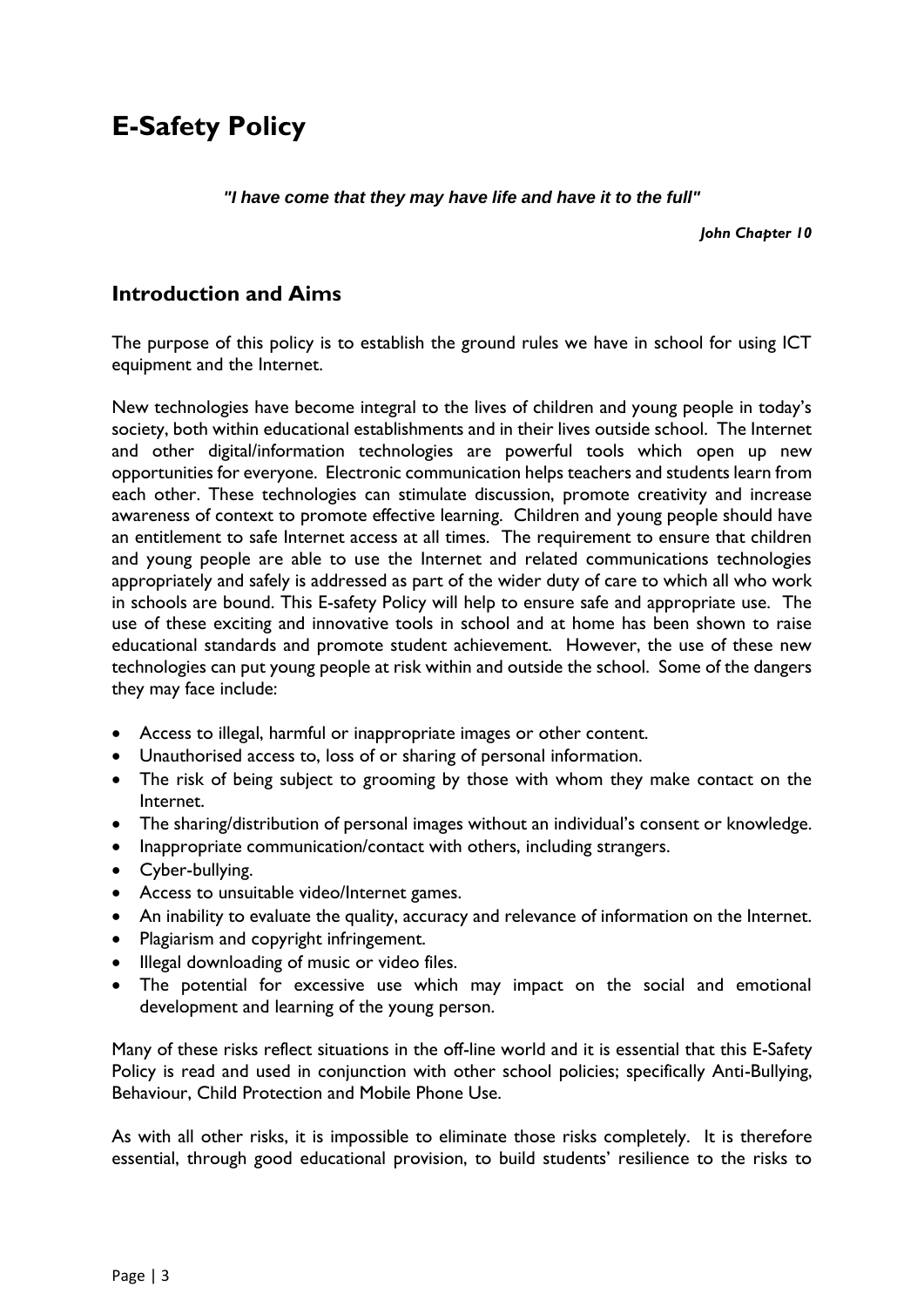which they may be exposed so that they have the confidence and skills to face and deal with these risks.

The school provides the necessary safeguards to help ensure that we have done everything that could reasonably be expected to manage and reduce these risks. The E-Safety Policy explains how the school intends to do this, whilst also addressing wider educational issues in order to help young people (and their parents/carers/staff) to be responsible users and stay safe while using the Internet and other communication technologies for educational, personal and recreational use.

# <span id="page-3-0"></span>**Scope**

This policy applies to all members of the school community (including staff, students, governors, volunteers, parents/carers and visitors) who have access to and are users of school IT systems, both in and out of school. The Education and Inspections Act 2006 empowers Headteachers, to such extent as is reasonable, to regulate the behaviour of students when they are off the school site and empowers members of staff to impose disciplinary penalties for inappropriate behaviour. This is pertinent to incidents of cyber-bullying or other e-safety incidents covered by this policy, which may take place out of school, but is linked to membership of the school. The school will deal with such incidents within this policy and associated behaviour and anti-bullying policies and will, where known, inform parents/carers of incidents of inappropriate e-safety behaviour that take place out of school.

# <span id="page-3-1"></span>**Roles and Responsibilities**

This section outlines the roles and responsibilities for e-safety of individuals and groups within the school.

#### <span id="page-3-2"></span>**Governors**

Governors are responsible for the approval of the E-Safety Policy and for reviewing the effectiveness of the policy. A member of the Governing Body has taken on the role of E-Safety Governor. The role of the E-Safety Governor will include:

- Meetings with the ICT and E-Safety Coordinators.
- Regular monitoring of e-safety incident logs.
- Monitoring of filtering/change control logs.
- Reporting to relevant Governors and/or committee(s) meetings

#### <span id="page-3-3"></span>**Senior Leadership Team (SLT)**

The SLT are responsible for ensuring:

- The safety (including e-safety) of all members of the school community
- Adequate training is provided
- Effective monitoring systems are set up
- That relevant procedure in the event of an e-safety allegation are known and understood.
- Establishing and reviewing the school E-Safety Policies and documents (in conjunction with e-safety co-ordinator)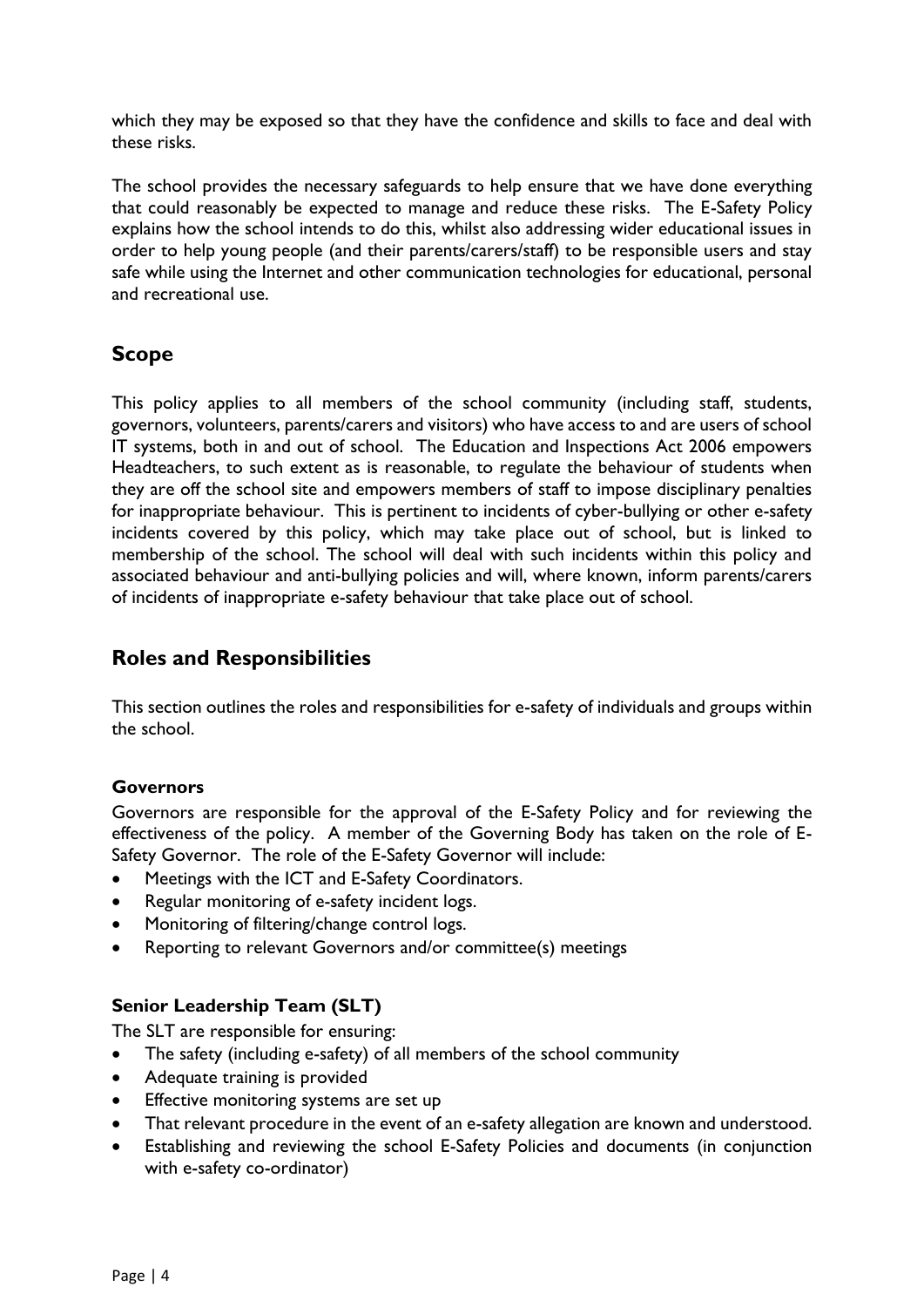• The school's Designated Child Protection Officers should be trained in e-safety issues and be aware of the potential for serious child protection issues to arise through the use of IT.

#### <span id="page-4-0"></span>**Deputy Headteacher**

The DHT takes day to day responsibility for e-safety issues and has a leading role in:

- Liaising with staff, the LA, ICT Technical staff, E-Safety Governor and SLT on all issues related to e-safety
- Ensuring that all staff are aware of the procedures that need to be followed in the event of an e-safety incident taking place
- Providing training and advice for staff
- Receiving reports of e-safety incidents and creates a log of incidents to inform future e-safety developments
- Co-ordinating and reviewing e-safety education programme in school

#### <span id="page-4-1"></span>**Subject Leader for ICT**

The Subject Leader for ICT is responsible for ensuring that:

- The school's ICT infrastructure is secure and meets e-safety technical requirements.
- The school's password policy is adhered to.
- The school's filtering policy is applied and updated on a regular basis and that its implementation is not the sole responsibility of any single person.
- Subject Leader for ICT keeps up to date with e-safety technical information.
- The use of the school's ICT infrastructure (network, remote access, e-mail, VLE etc) is regularly monitored in order that any misuse or attempted misuse can be reported to the SLT for investigation/action/sanction.

Currently St John Fisher Catholic High School engages the services of Breathe Technology for day-to-day support of the School's network and systems.

#### <span id="page-4-2"></span>**Teaching and Support Staff**

In addition to elements covered in the Staff Acceptable Use Policy (AUP), all teaching and support staff are responsible for ensuring that:

- They have an up to date awareness of e-safety matters and of the current school e-safety policy and practices.
- They have read, understood and signed the school Staff Acceptable Use Policy (AUP).
- E-safety issues are embedded in all aspects of the curriculum and other school activities.
- Students understand and follow the school's E-Safety and Acceptable Use Policies.
- Students have a good understanding of research skills and the need to avoid plagiarism and uphold copyright regulations.
- They monitor ICT activity in lessons, extracurricular and extended school activities
- In lessons where Internet use is pre-planned, students should be guided to sites checked as suitable for their use and that processes are in place for dealing with any unsuitable material that is found in Internet searches.

#### **Students (to an age appropriate level)**

 Are responsible for using the school ICT systems in accordance with the Student Acceptable Use Policy.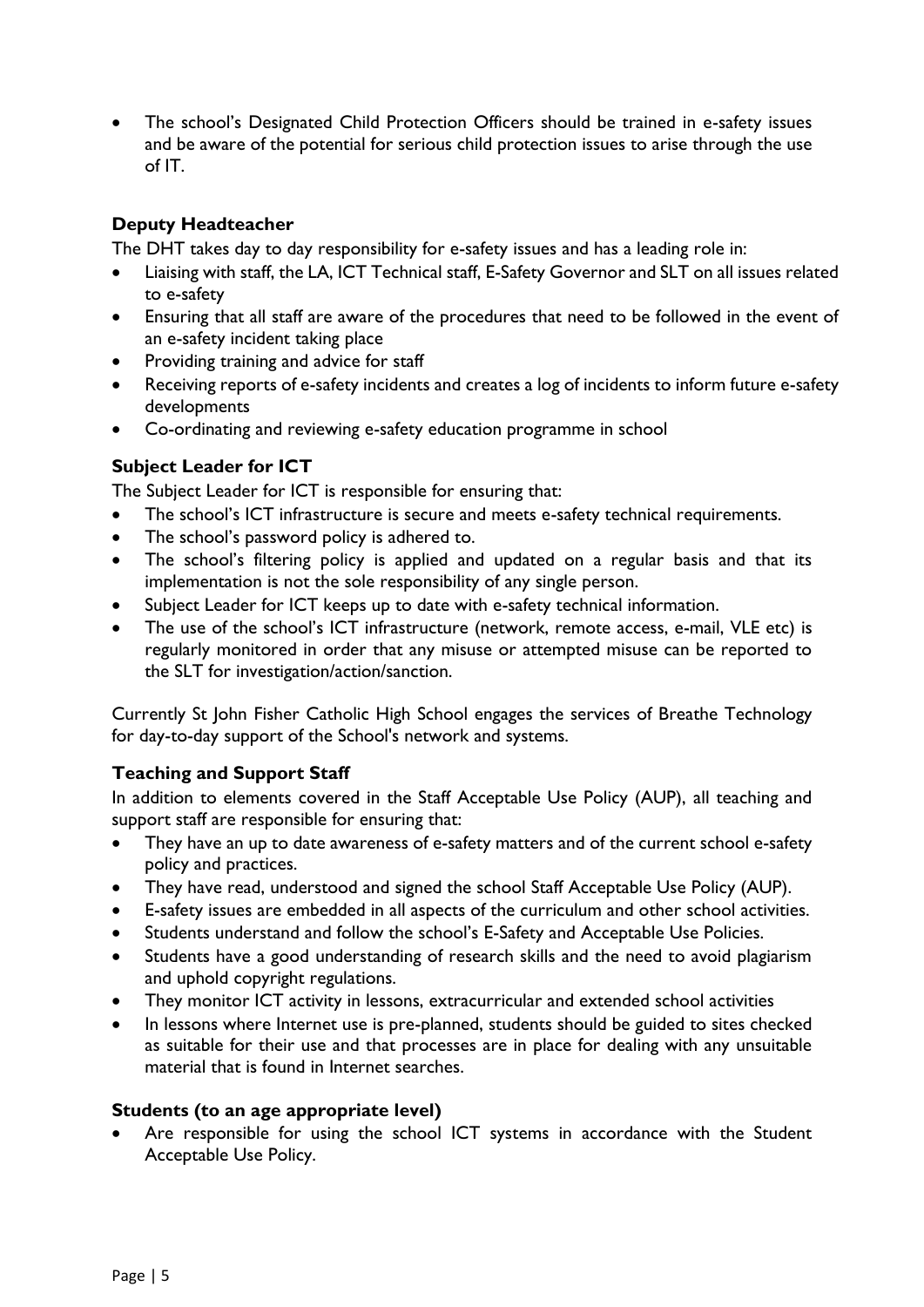- Need to understand the importance of reporting abuse, misuse or access to inappropriate materials and know how to do so.
- Should understand the importance of adopting good e-safety practice when using digital technologies out of school and realise that the school's E-Safety Policy also covers their actions out of school, if related to their membership of the school.

#### <span id="page-5-0"></span>**Parents/Carers**

Parents/Carers play a crucial role in ensuring that their children understand the need to use the Internet/mobile devices in an appropriate way. Research shows that many parents and carers do not fully understand the issues and are less experienced in the use of ICT than their children. The school will therefore take opportunities to help parents understand these issues. Parents and carers will be informed of this via the school newsletter.

# <span id="page-5-1"></span>**Education and Training**

#### <span id="page-5-2"></span>**E-safety education will be provided in the following ways:**

- A planned e-safety programme is provided as part of the assembly programme and is regularly revisited in Information Technology and other lessons across the curriculum – this programme covers both the use of ICT and new technologies in school and outside of school.
- Students are taught in lessons to be critically aware of the materials/content they access on-line and are guided to validate the accuracy of the information.
- Students are helped to understand the need for the Student Acceptable Use Policy and encouraged to adopt safe and responsible use of ICT, the Internet and mobile devices both within and outside of school.
- Students are taught to acknowledge the source of information used and to respect copyright when using material accessed on the Internet.
- Rules for the use of ICT systems and the Internet are posted in school
- Staff act as good role models in their use of ICT, the Internet and mobile devices.

#### <span id="page-5-3"></span>**Copyright**

- Students to be taught an appropriate understanding of research skills and the need to avoid plagiarism and uphold copyright regulations - staff to monitor this.
- Students are taught, appropriate to their age, to acknowledge the source of information used and to respect copyright when using material accessed on the Internet.
- If using a search engine for images staff/students should open the selected image and go to it's website to check for copyright.

#### <span id="page-5-4"></span>**Staff Training**

- The Deputy Headteacher ensures that all staff are aware of the procedures that need to be followed in the event of an e-safety incident taking place
- A planned programme of e-safety training is available to all **staff**. An audit of the e-safety training needs of all staff will be carried out regularly.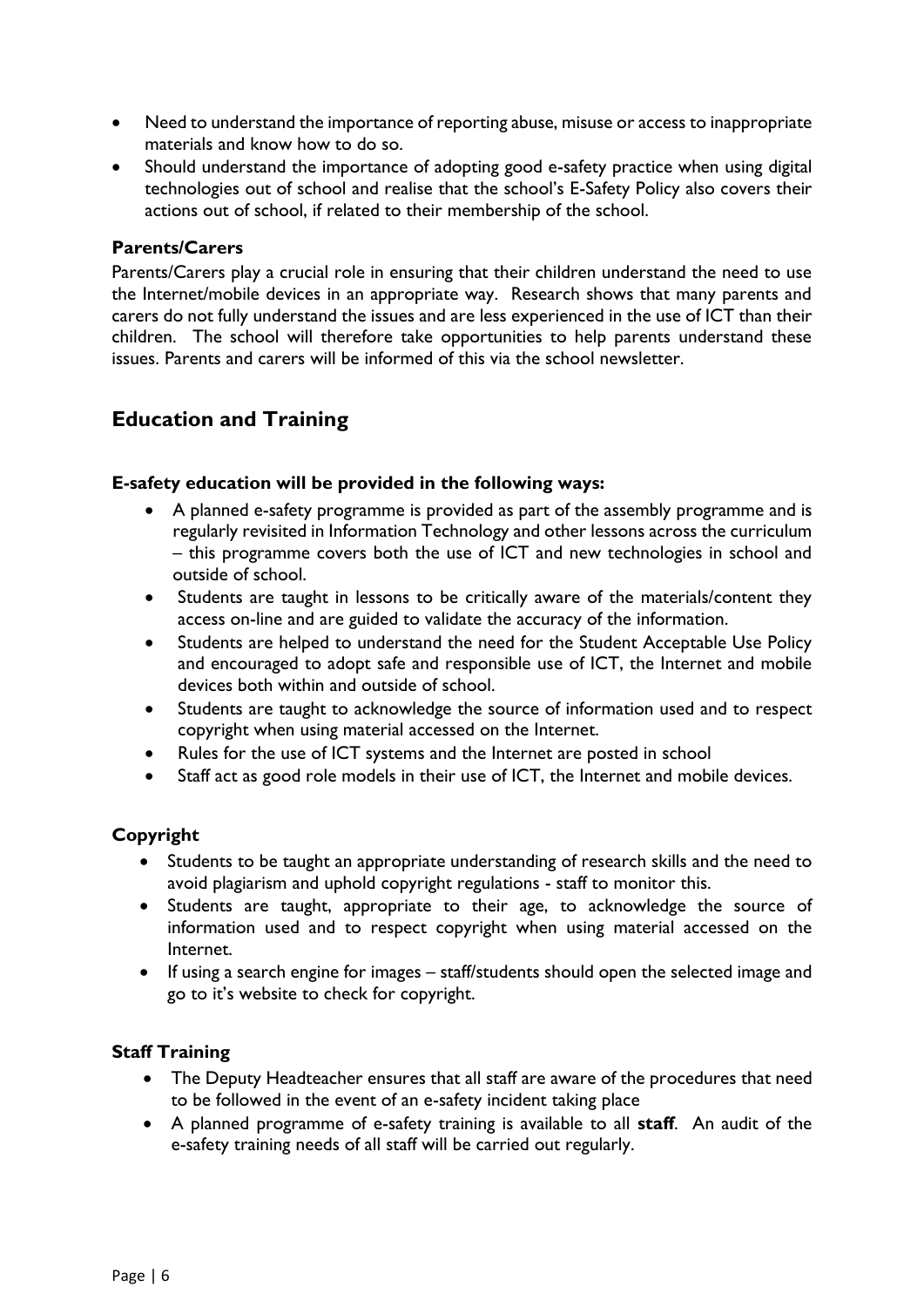- All new staff receive e-safety training as part of their induction programme, ensuring that they fully understand the school E-Safety policy, Acceptable Usage and Child Protection Policies.
- The **Deputy Headteacher/Business Manager** will receive regular updates through Local Authority and/or other information/training sessions and by reviewing guidance documents released.
- **Governors** are invited to take part in e-safety training and awareness sessions, with particular importance for those who are members of any committee or working group involved in ICT, e-safety, health and safety or child protection.

# <span id="page-6-0"></span>**Communication**

#### <span id="page-6-1"></span>**Email**

- Digital communications with students (e-mail, online chat, VLE, Teams, voice etc) should be on a professional level and only carried out using official school systems (see staff guidance in child protection policy and Staff Code of Conduct).
- The school's e-mail service should be accessed via the provided web-based interface by default (this is how it is set up for the laptops, school curriculum systems).
- Under no circumstances should staff contact students, parents/carers or conduct any school business using personal e-mail addresses.
- School e-mail is not to be used for personal use. Staff can use their own email in school (before, after school and during lunchtimes when not working with students) – but not for contact with parents/students.

#### <span id="page-6-2"></span>**Mobile Phones**

- **School** mobile phones only should be used to contact parents/carers/students when on school business with students off site. Staff should not use personal mobile devices.
- **Staff** should not be using personal mobile phones in school during working hours when in contact with students.
- Students should adhere to the rules and guidelines set out in the Mobile Phone Policy.

#### <span id="page-6-3"></span>**Social Networking Sites**

Students and ex-students under the age of 18 will not be allowed on social networking sites at school; at home it is the parental responsibility, but parents should be aware that it is illegal for children under the age of 13 to be on certain social networking sites.

- **Staff** should not access social networking sites on school equipment in school or at home. Staff should access sites using their personal equipment.
- **Staff** users should not reveal names of staff, students, parents/carers or any other member of the school community on any social networking site or blog**.**
- **Students/parents/carers** should be aware the school will investigate misuse of social networking if it impacts on the wellbeing of other students or stakeholders.
- If inappropriate comments are placed on social networking sites about the school or school staff then advice will be sought from the relevant agencies, including the police if necessary.
- Students in the KS3 curriculum will be taught about e-safety on social networking sites as we accept some may use it outside of school.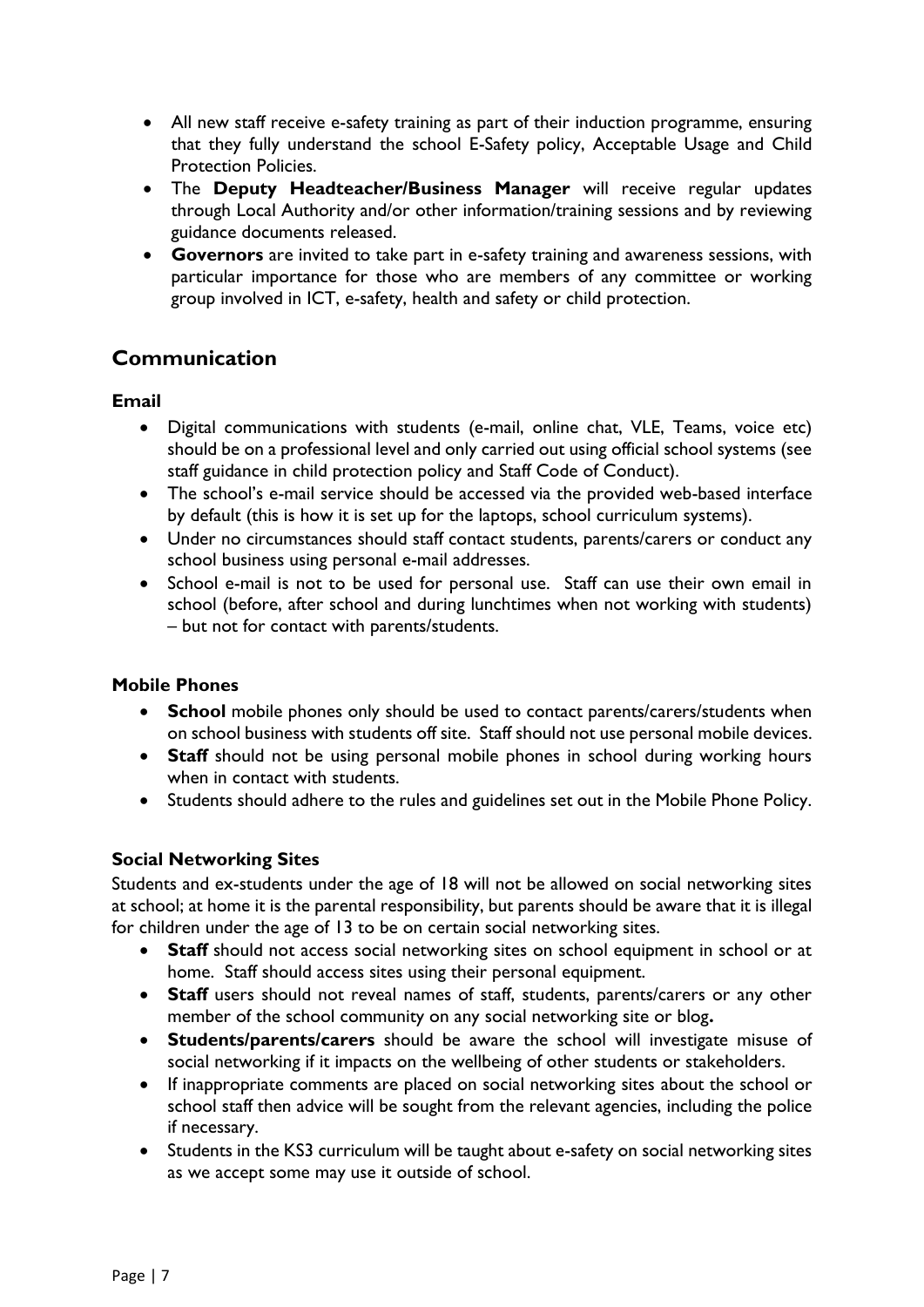#### <span id="page-7-0"></span>**Digital Images**

- The school record of parental permissions granted/not granted must be adhered to when taking images of our students. A list is published to all staff on a termly basis, but can also be obtained from the data office or the child protection officers in school.
- Under no circumstances should images be taken using privately owned equipment without the express permission of the Headteacher or the ICT co-ordinator.
- Where permission is granted the images should be transferred to school storage systems (server or disc) and deleted from privately owned equipment at the earliest opportunity.

Although many of the above points are preventative and safeguarding measures, it should be noted that the school will endeavour whenever possible to use social networking in positive ways to publicise, inform and communicate information. The school has an active website and twitter account which are used to inform, publicise school events and celebrate and share the achievement of students.

#### <span id="page-7-1"></span>**Removable Data Storage Devices**

- Only school provided removable media should be used
- All files downloaded from the Internet, received via e-mail or provided on removable media (eg CD, DVD, USB flash drive, memory cards etc) must be checked for viruses using school provided anti-virus software before run, opened or copied/moved on to local/network hard disks
- Students should not bring their own removable data storage devices into school unless asked to do so by a member of staff

#### **Remote Learning**

Please refer to Remote Learning Policy for further advice in terms of staff working in school or at home.

#### <span id="page-7-2"></span>**Websites**

- In lessons where Internet use is pre-planned, students should be guided to sites checked as suitable for their use and that processes are in place for dealing with any unsuitable material that is found in Internet searches.
- Staff will preview any recommended sites before use.
- "Open" searches (e.g. "find images/ information on...") are discouraged when working with younger students who may misinterpret information.
- If Internet research is set for homework, specific sites will be suggested that have previously been checked by staff. **Parents** will be advised to supervise any further research.
- **All** users must observe copyright of materials published on the Internet.
- Teachers will carry out a risk assessment regarding which students are allowed access to the internet with minimal supervision. Minimal supervision means regular checking of the students on the internet by the member of staff setting the task. All staff are aware that if they pass students working on the internet that they have a role in checking what is being viewed. Students are also aware that all internet use at school is tracked and logged.
- The school only allows the SLT to access to Internet logs.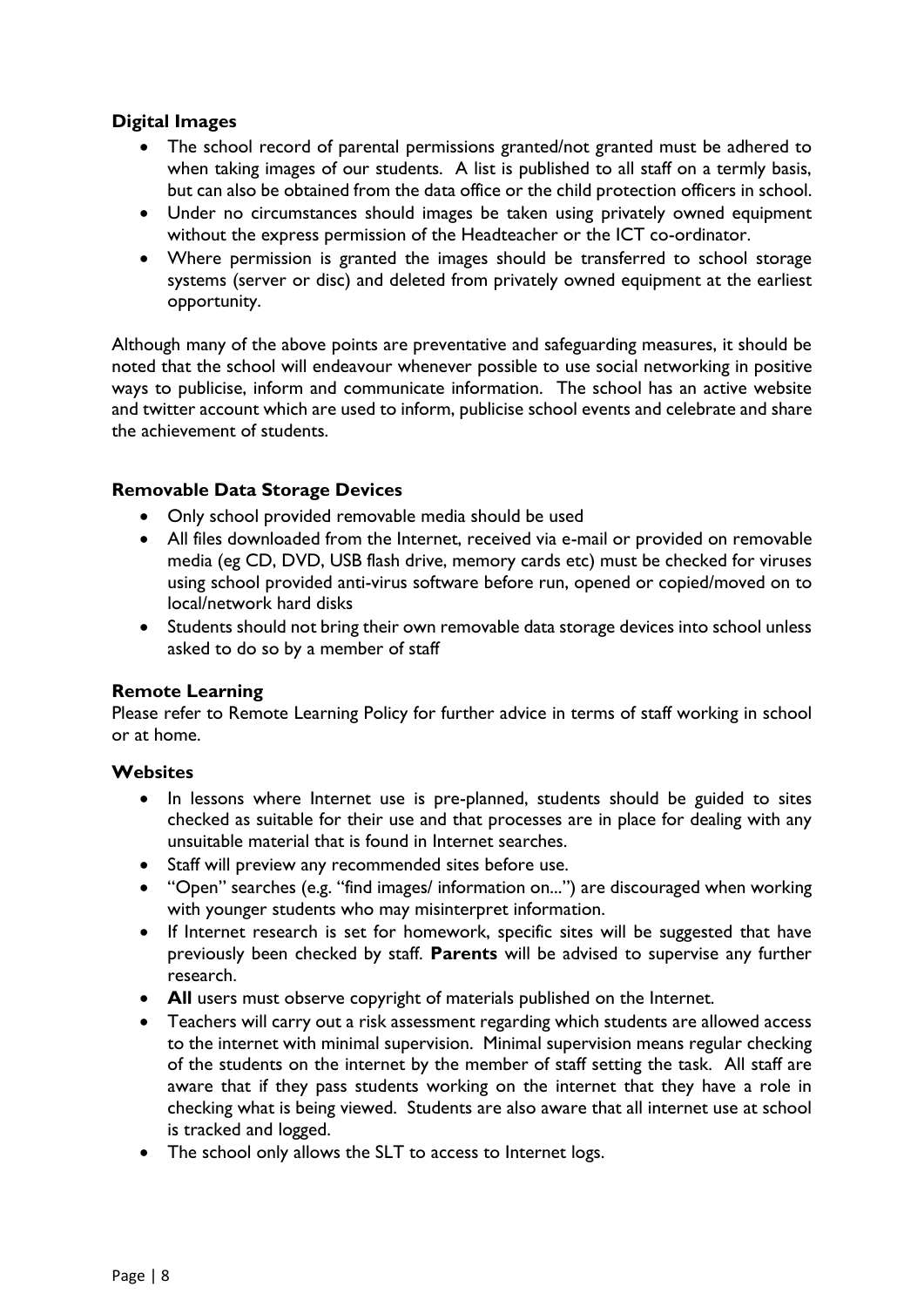# <span id="page-8-0"></span>**Passwords**

#### <span id="page-8-1"></span>**Staff**

- Passwords or encryption keys should not be recorded on paper or in an unprotected file
- Passwords should be changed at least every 3 months
- Users should not use the same password on multiple systems or attempt to "synchronise" passwords across systems

#### <span id="page-8-2"></span>**Students**

- Should only let school staff know their in-school passwords.
- Inform staff immediately if passwords are traced or forgotten. All staff should contact Student Services or ICT to change passwords.

## <span id="page-8-3"></span>**Use of Own Equipment**

- Privately owned ICT equipment should never be connected to the school's network without the specific permission of the Deputy Headteacher or Subject Leader for ICT.
- Students should not bring in their own equipment unless asked to do so by a member of staff.

#### <span id="page-8-4"></span>**Use of School Equipment**

- No personally owned applications or software packages should be installed on to school ICT equipment.
- Personal or sensitive data (belonging to staff) should not be stored on the local drives of desktop or laptop PCs. If it is necessary to do so, the local drive must be encrypted.
- All should ensure any screens are locked (by pressing Ctrl, Alt, Del simultaneously) before moving away from a computer during the normal working day to protect any personal, sensitive, confidential or classified data and to prevent unauthorised access.

# <span id="page-8-5"></span>**Monitoring**

All use of the school's Internet access is logged and the logs are randomly but regularly monitored by the school's external provider. Whenever any inappropriate use is detected it will be followed up by the Heads of House or members of the Senior Leadership Team, depending on the severity of the incident.

- Breathe Technology will maintain the Change Control Log and record any breaches, suspected or actual, of the filtering systems. These will be passed to Janet Kirt to log.
- Any member of staff employed by the school who comes across an e-safety issue does not investigate any further but immediately reports it to the Senior Leadership Team and impounds the equipment. This is part of the school safeguarding protocol. (If the concern involves the E-Safety Co-ordinator then the member of staff should report the issue to the Headteacher).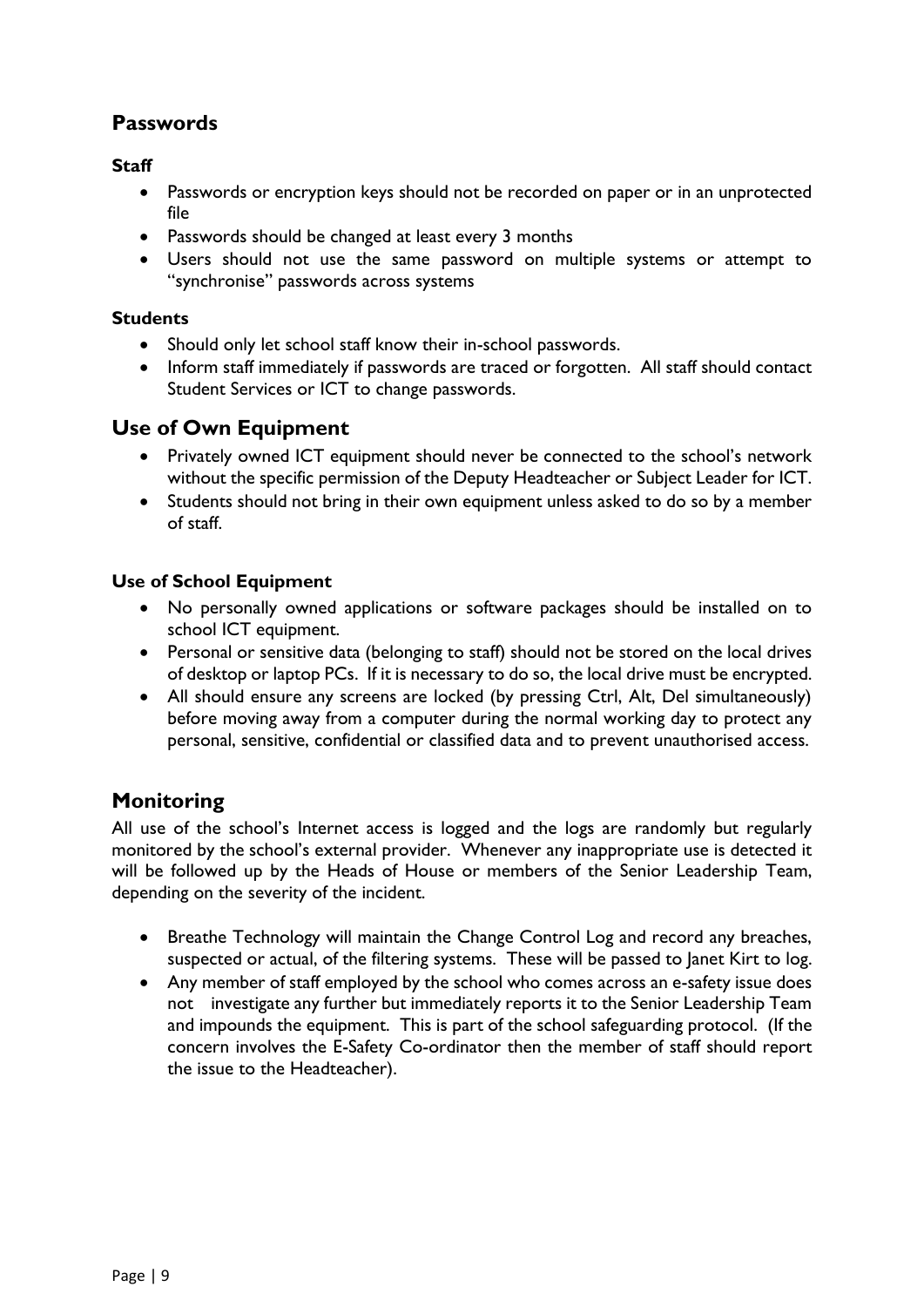# <span id="page-9-0"></span>**Incident Reporting**

Any e-safety incidents must immediately be reported to the Deputy Headteacher (if a member of staff) or the Senior Leadership Team or Heads of House (if a student) who will investigate further following e-safety and safeguarding policies and guidance.

**Reviewed by Full Governing Body:** December 2021

**Next Review Date:** October 2022 **Staff Member Responsible:** Deputy Headteacher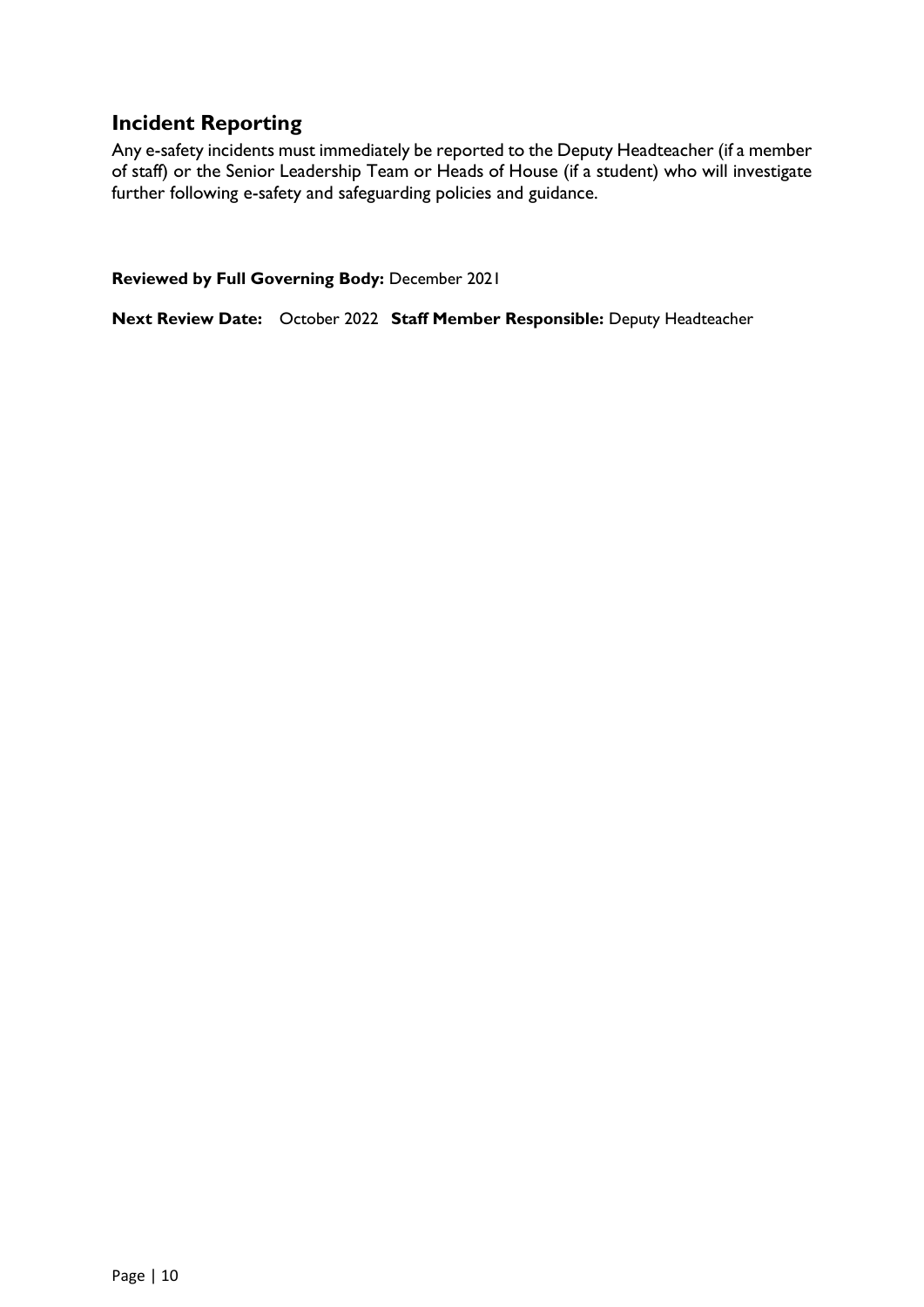# <span id="page-10-0"></span>**Appendix 1**

# **ICT Acceptable Use Policy (Students)**

The guidelines and rules in this Acceptable Use Policy have been written so that every student of St John Fisher Catholic High School can have safe, fair and reliable access to ICT to improve their learning and complete their school work. When using the school's ICT resources you should always be considerate of the consequences (intended or not) of your actions on other people. By following this policy you will not disrupt other users of the ICT resources and get the most benefit from using them yourself.

- I am responsible for how I use the school's ICT resources and will use them safely, responsibly and legally. I will not use them in a manner that will embarrass the school or its members.
- I will make sure I follow the advice given about staying safe when online. I will not share my personal details or the personal details of other people with anybody.
- I will not tell my password(s) to anybody else or allow them to use my account.
- I will lock or logoff my computer when leaving it and will only access resources and files I have been given permission to use.
- I will tell a member of staff when I see other people not using ICT safely or responsibly.
- I will only use the school's ICT and internet for tasks set by my teachers and will not allow copyrighted, undesirable, inappropriate or executable material onto the network either via the internet or removable storage.
- I will look after the school's ICT and use it carefully so that other users can use it effectively as well. I will not eat or drink next to a computer.
- I know that the school monitors my use of its ICT including any emails sent and received and what websites and network resources I access.
- I will not use any ICT (belonging to the school, myself or others) for the bullying or harassment of others.
- I will not try to get around the rules and safety systems on the school's ICT (for example by using proxy, mobile or foreign language sites) and will tell a member of staff if I notice anything that is unsafe.